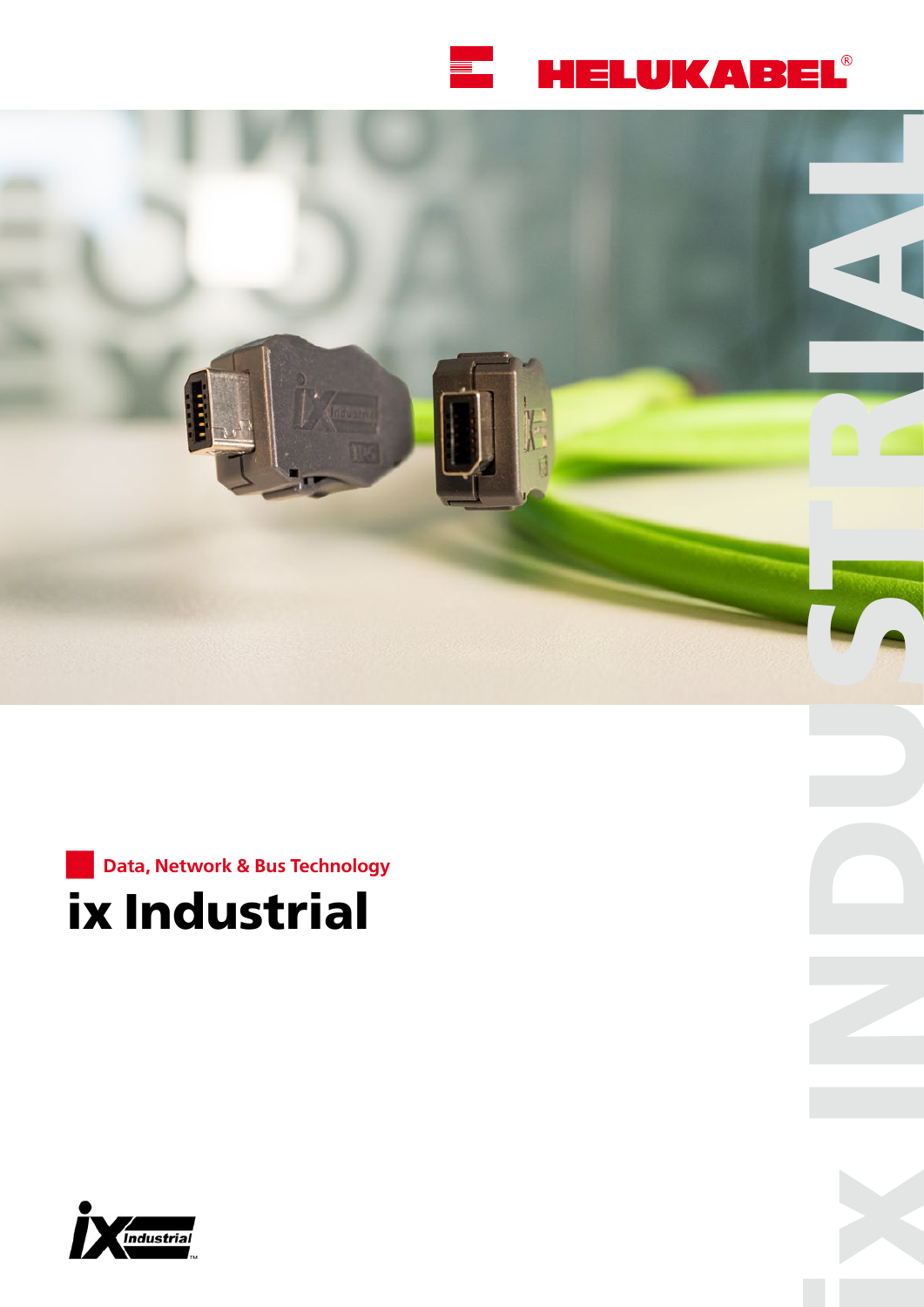

**A-coded B-coded C-coded** Cat  $6_A$  Ethernet Communication Signal, Serial or Bus Transmission Cat  $6_A$  Ethernet Communication





SOCKET HOUSING

## **On the circuit board side - in all codings and outlet directions**

One ix socket only requires approx. 25% space on the circuit board compared to a classic RJ45 socket. If ix sockets are used side by side upright on the circuit board, then nine sockets can be placed where only five RJ45 sockets are available.

**Space Saving**

smaller circuit boards & socket housing possible



**Plug**

**Socket**





# STANDARD PLUG CONNECTOR VERSION

**ix plugs for cable assemblies in all codings straight and 90° angled**



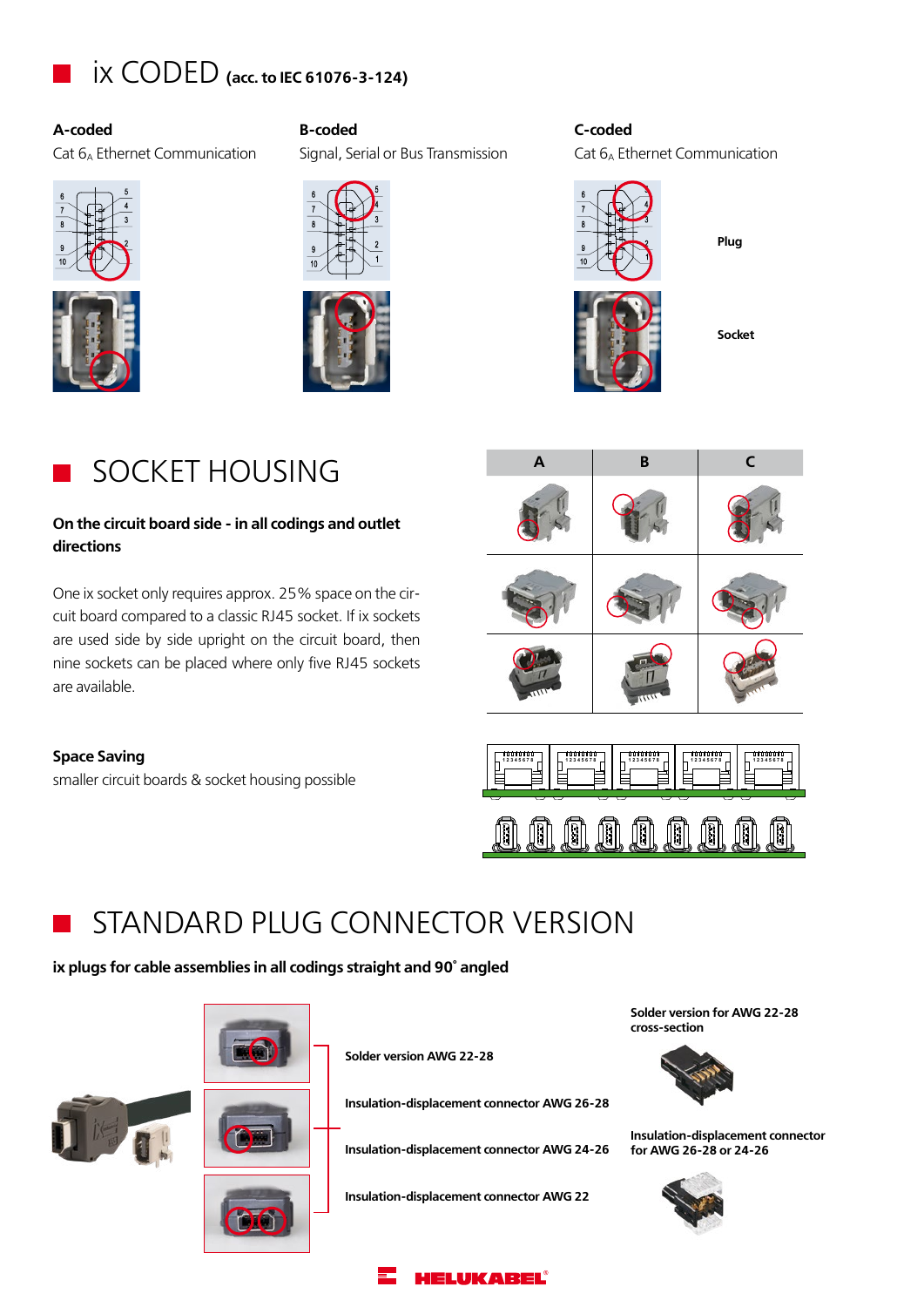# SUITABLE CABLES

HELUKAT® PROFInet A fixed installation + robust 2x2xAWG22/1 PVC **Part no. 800653** 

HELUKAT® PROFInet B flexible 2x2xAWG22/7 PVC **Part no. 800654** 

HELUKAT® PROFInet C highly flexible 2x2xAWG22/7 PVC + PUR **Part no. 802914 / 800655**

HELUKAT® drag chain Eco 100S Cat 5e SF/UTP 4x2xAWG26/19 PUR **Part no. 82839**

HELUKAT® Robustflex 600IND Cat 7 S/FTP 4x2xAWG26/7 PUR **Part no. 802184** 



# ASSEMBLY COMBINATIONS

| Cable-Side A                      | Cable-Side B  | <b>Note</b>                                                                                                                     |  |
|-----------------------------------|---------------|---------------------------------------------------------------------------------------------------------------------------------|--|
| ix Industrial<br>a, b or c coded* | ix Industrial | A, B or C coded two-way plugs available straight, angled at 90° or<br>mixed combination, e.g. Side A coded with Side C optional |  |
|                                   | RJ 45         | two-way plug straight or angled at 90°                                                                                          |  |
|                                   | M12 d-coded   | straight or angled at 90°, plug or socket (only M12)                                                                            |  |
|                                   | M12 x-coded   | straight or angled at 90°, plug or socket (only M12)                                                                            |  |

\* ix Industrial socket possible in approx. quarter 3-4/2020

# APPLICATIONS

| <b>Application</b>                                                                       |                                       |                                  |                                      |                                                                        |  |
|------------------------------------------------------------------------------------------|---------------------------------------|----------------------------------|--------------------------------------|------------------------------------------------------------------------|--|
| Camera technology<br>(Monitoring of<br>production workflows)                             | <b>Drive systems</b><br>e.g. Beckhoff | <b>Drive systems</b><br>e.g. B&R | <b>Drive systems</b><br>e.g. Siemens | <b>Automotive Ethernet</b><br>(Prototype construction,<br>development) |  |
| <b>Practical example</b><br>(please scan the corresponding QR code using a relevant app) |                                       |                                  |                                      |                                                                        |  |
|                                                                                          |                                       |                                  |                                      |                                                                        |  |
|                                                                                          |                                       |                                  |                                      |                                                                        |  |

## **HELUKABEL®**